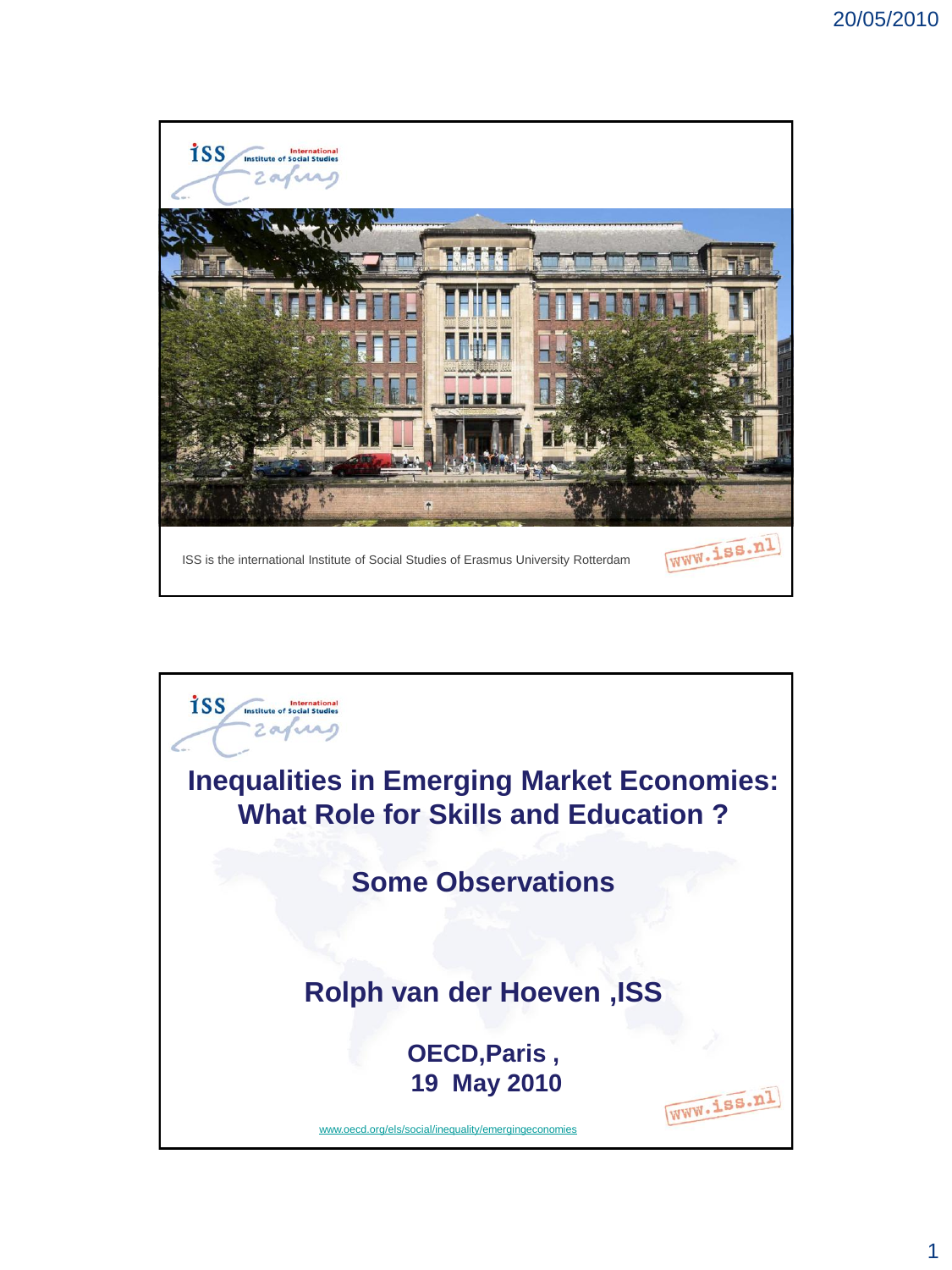

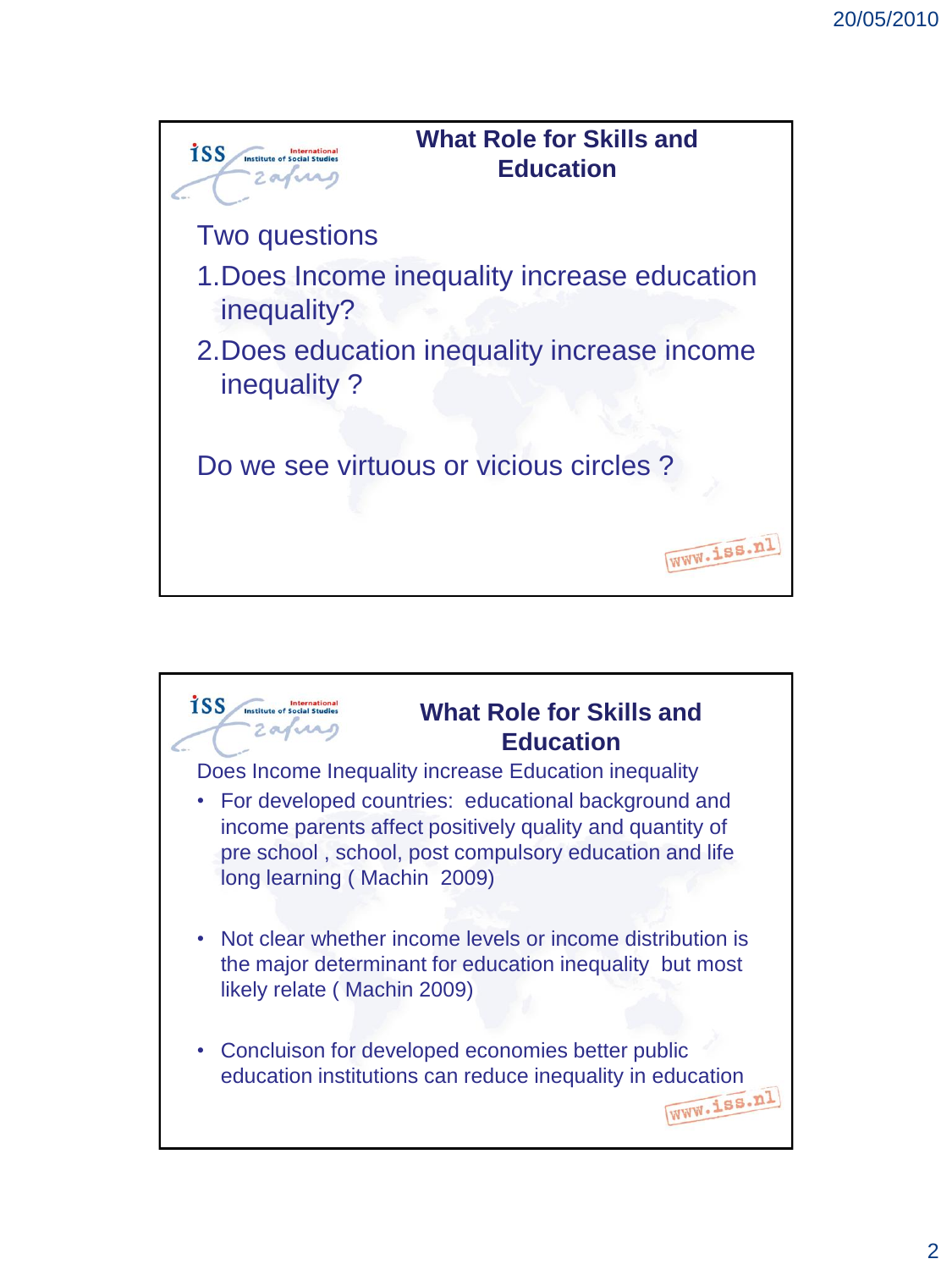

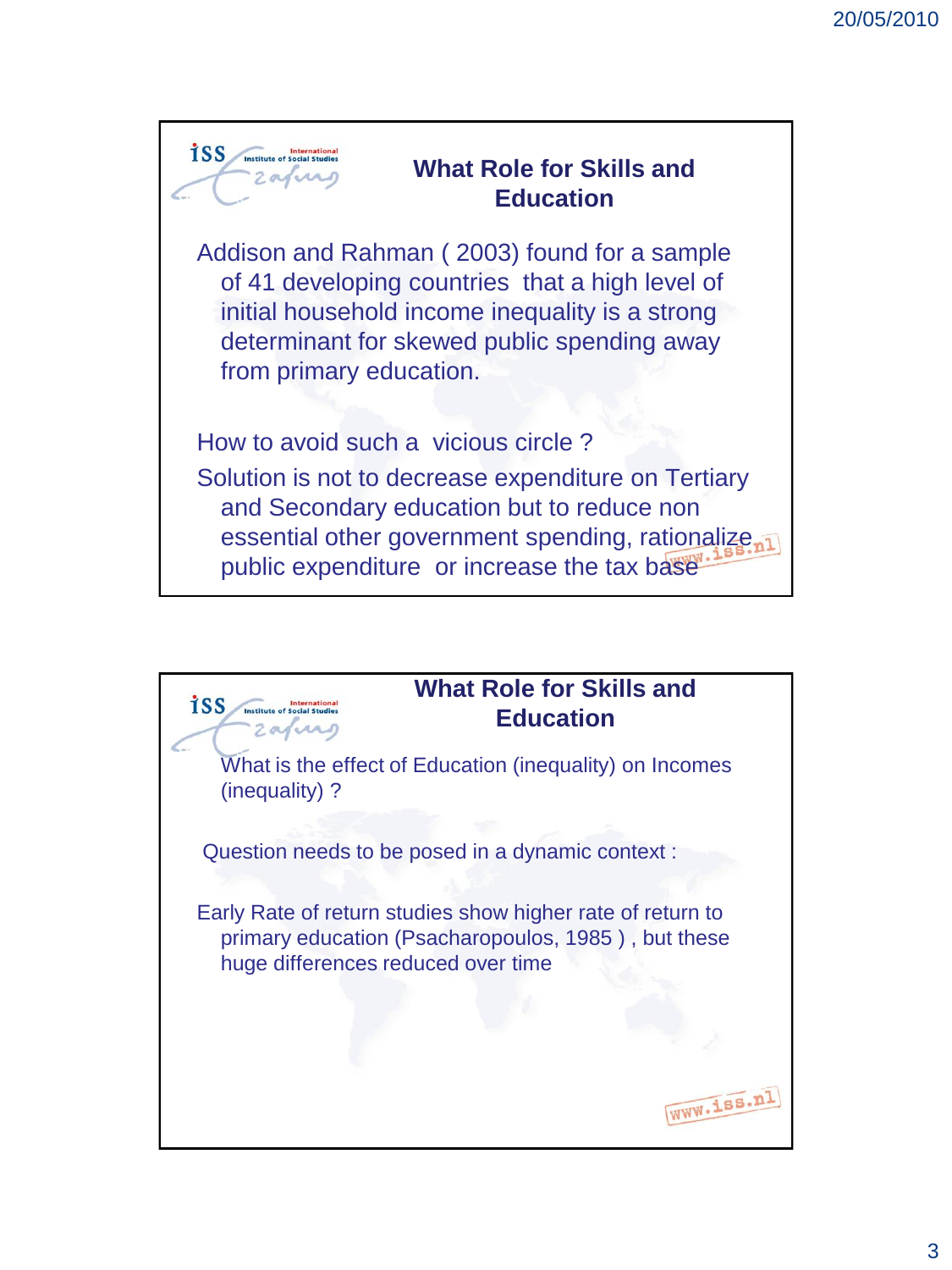

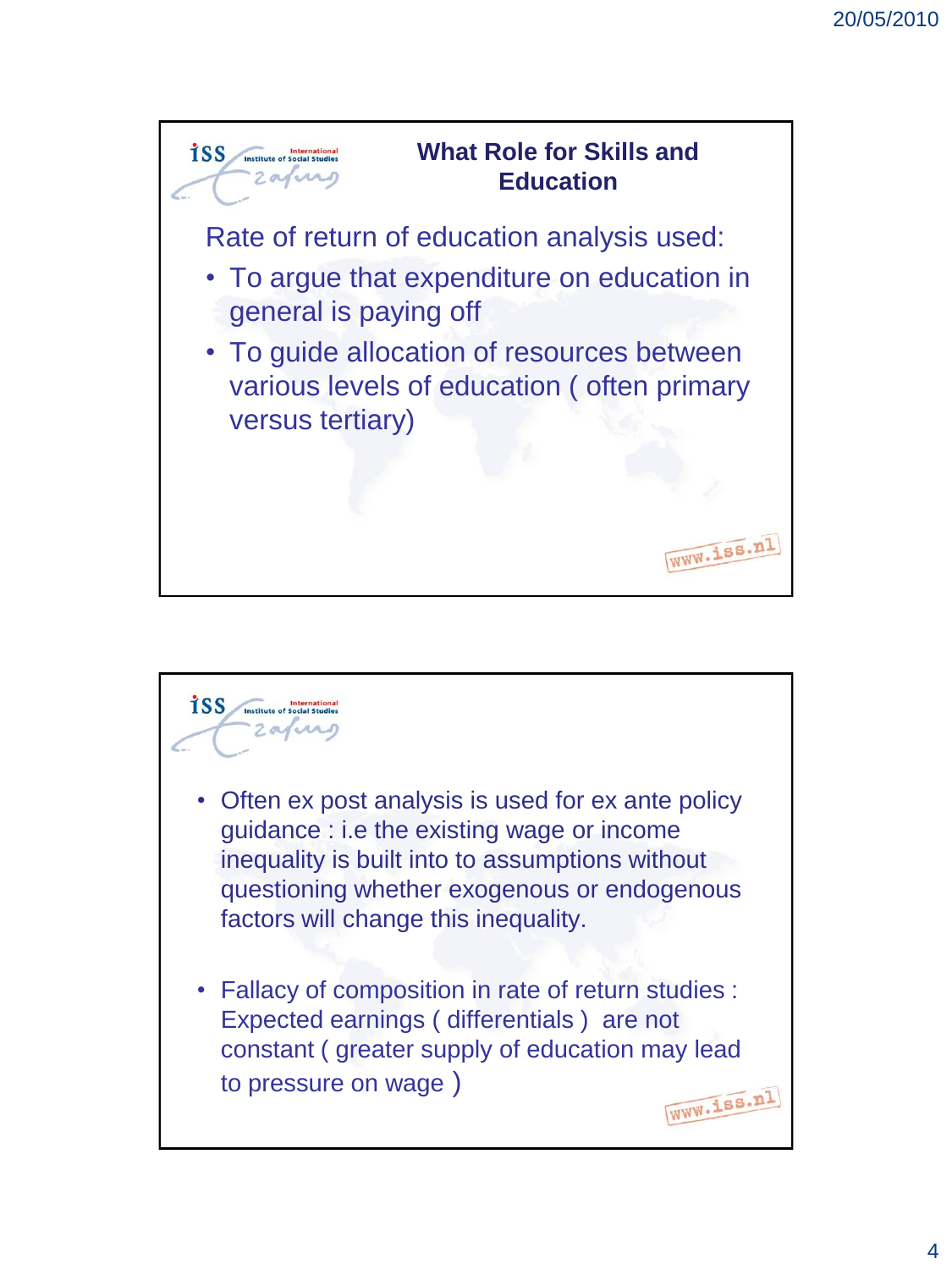

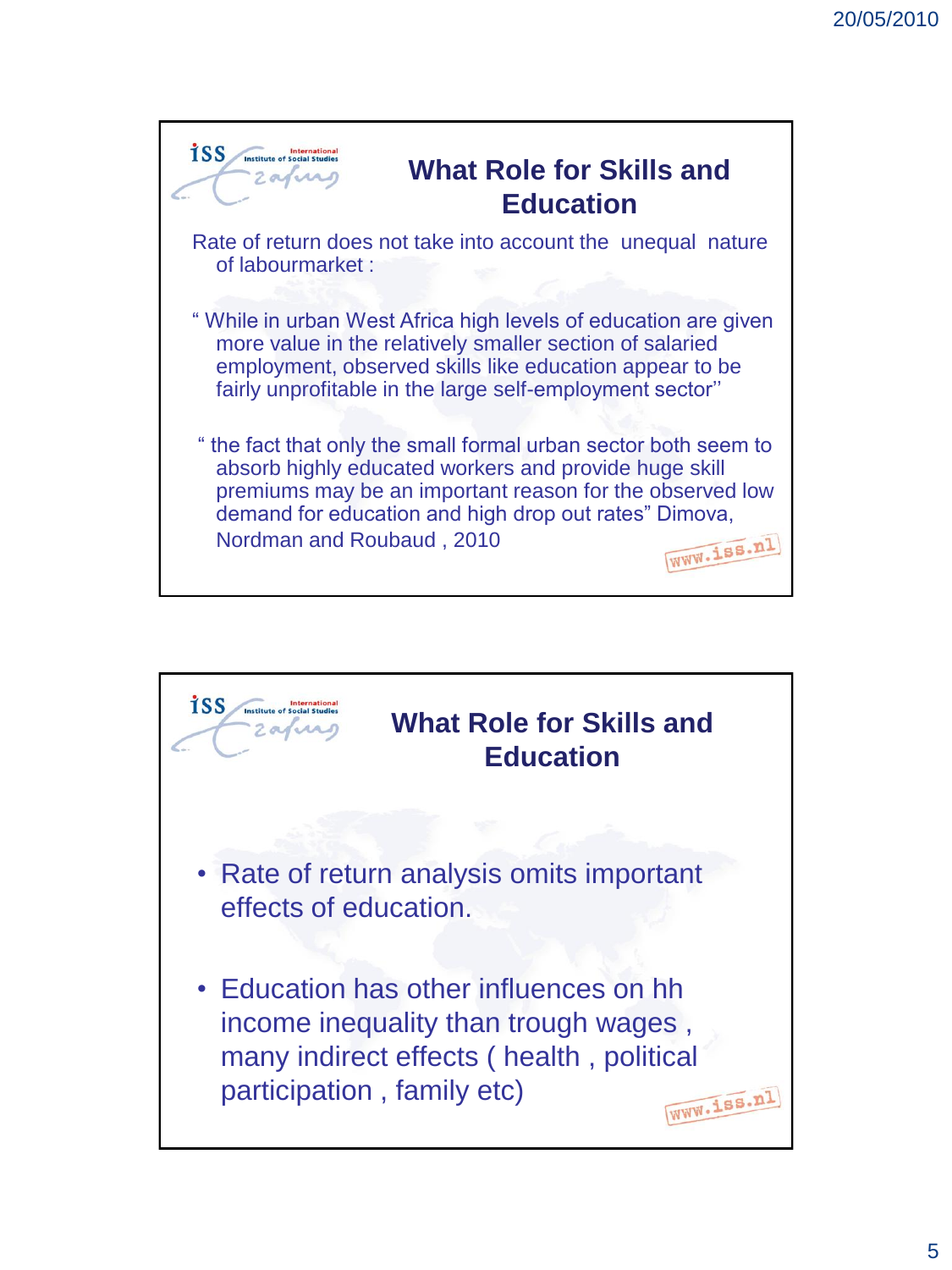

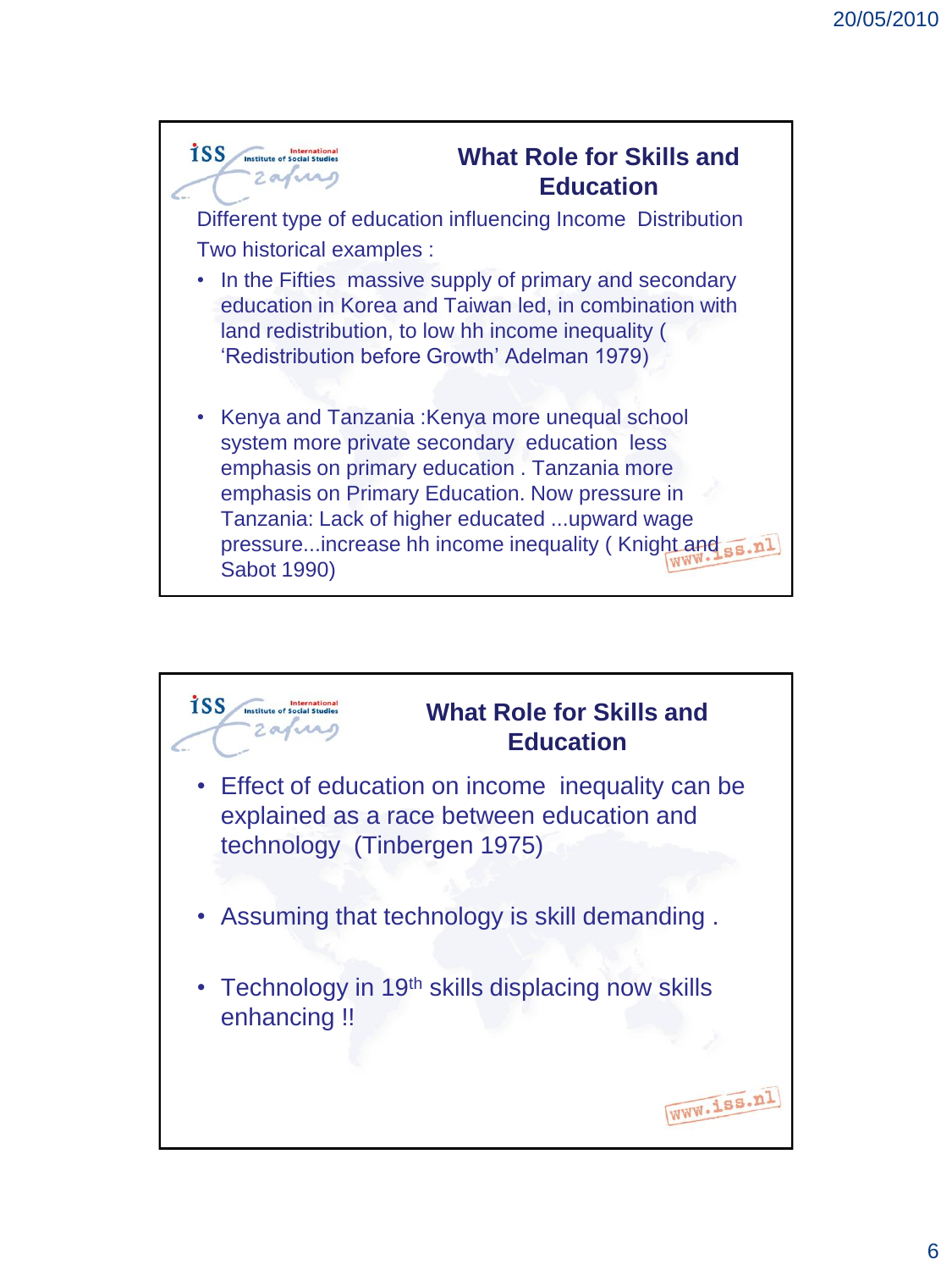

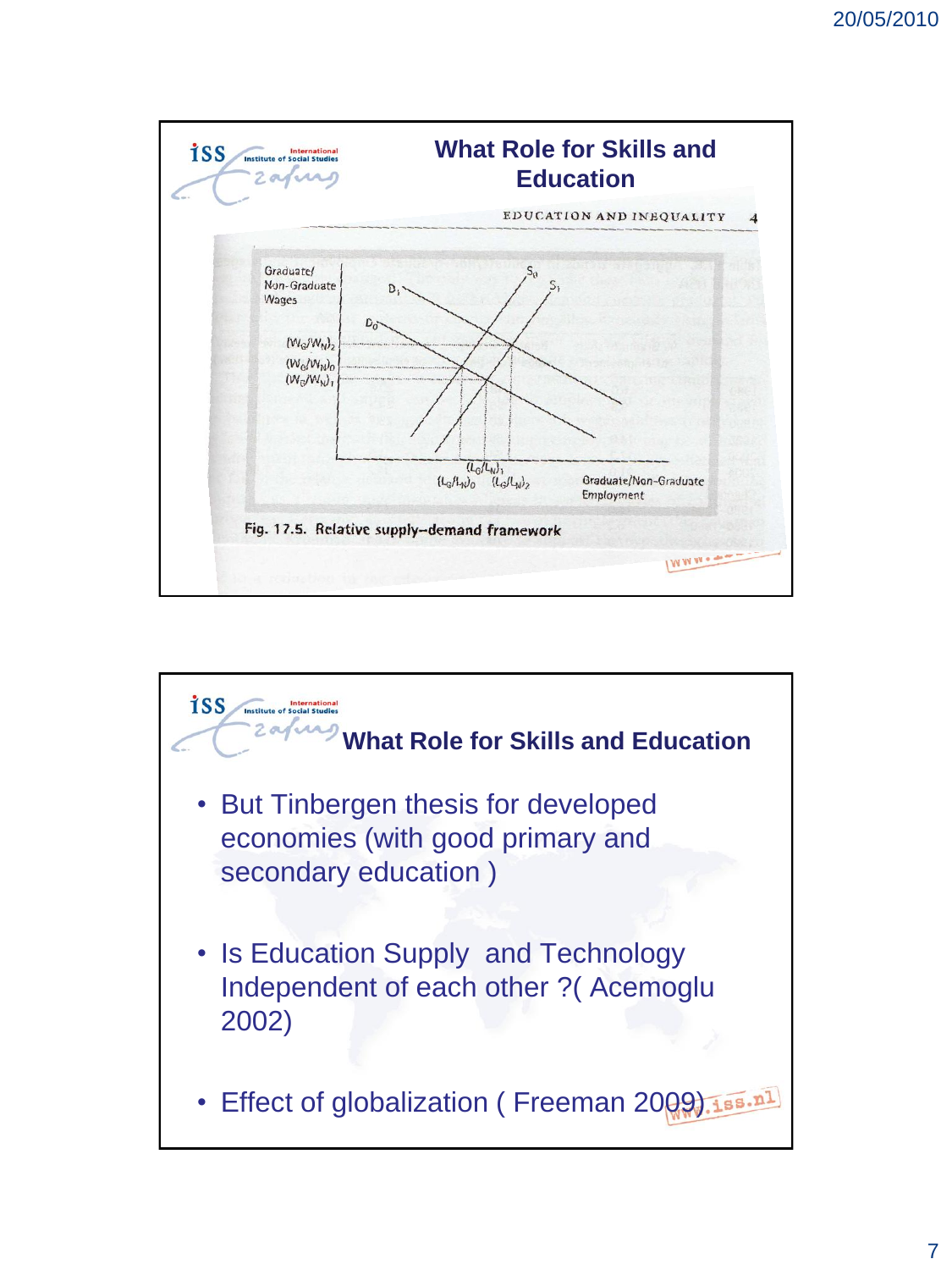

| <b>What Role for Skills and Education</b><br>iss<br><b>International</b><br><b>Institute of Social Studies</b> |                                                                                                           |                                                                      |                                                                                                                      |                                                                                                                                                               |
|----------------------------------------------------------------------------------------------------------------|-----------------------------------------------------------------------------------------------------------|----------------------------------------------------------------------|----------------------------------------------------------------------------------------------------------------------|---------------------------------------------------------------------------------------------------------------------------------------------------------------|
| <b>Increase in</b><br>overall<br><b>Inequality</b>                                                             | <b>Brasil</b>                                                                                             | China $++$                                                           | India $+$                                                                                                            | S Africa +-                                                                                                                                                   |
| Education as<br>explanatory factor for<br>inequality                                                           | Average income<br>35 % explanatory<br>factor (both for h.h inc<br>and lab income)<br>p32                  | Inequality<br>College education<br>Single largest factor<br>p 8 p 19 | Wage Inequality<br>Education 33 percent<br>p15<br>(Also for hh inequality<br>education important<br>explanation p15) | Income inequality<br>Unemployment<br>important factor<br>Problem of low<br>qualification and low<br>quality p12                                               |
| Technological change                                                                                           | average Incomes<br>influenced ao by<br>increase year of<br>schooling +<br>Fall in rate of return -<br>p34 |                                                                      | College education as<br>explanatory factor<br>increased<br>P 16                                                      | Skill based<br>technological change<br>p18<br>Excess demand for<br>skills, but education<br>difference between<br>employed and<br>unemployed declining<br>p43 |
| Policy proposals                                                                                               | Bolsa program<br>expansion plus higher<br>education p43                                                   | Access rural migrants<br>to (higher)education<br>p42                 | Undo the educational<br>divide p32                                                                                   | expansion Tertiary and<br>quality improvement<br>Primary and Secondary<br>Education p44.N                                                                     |